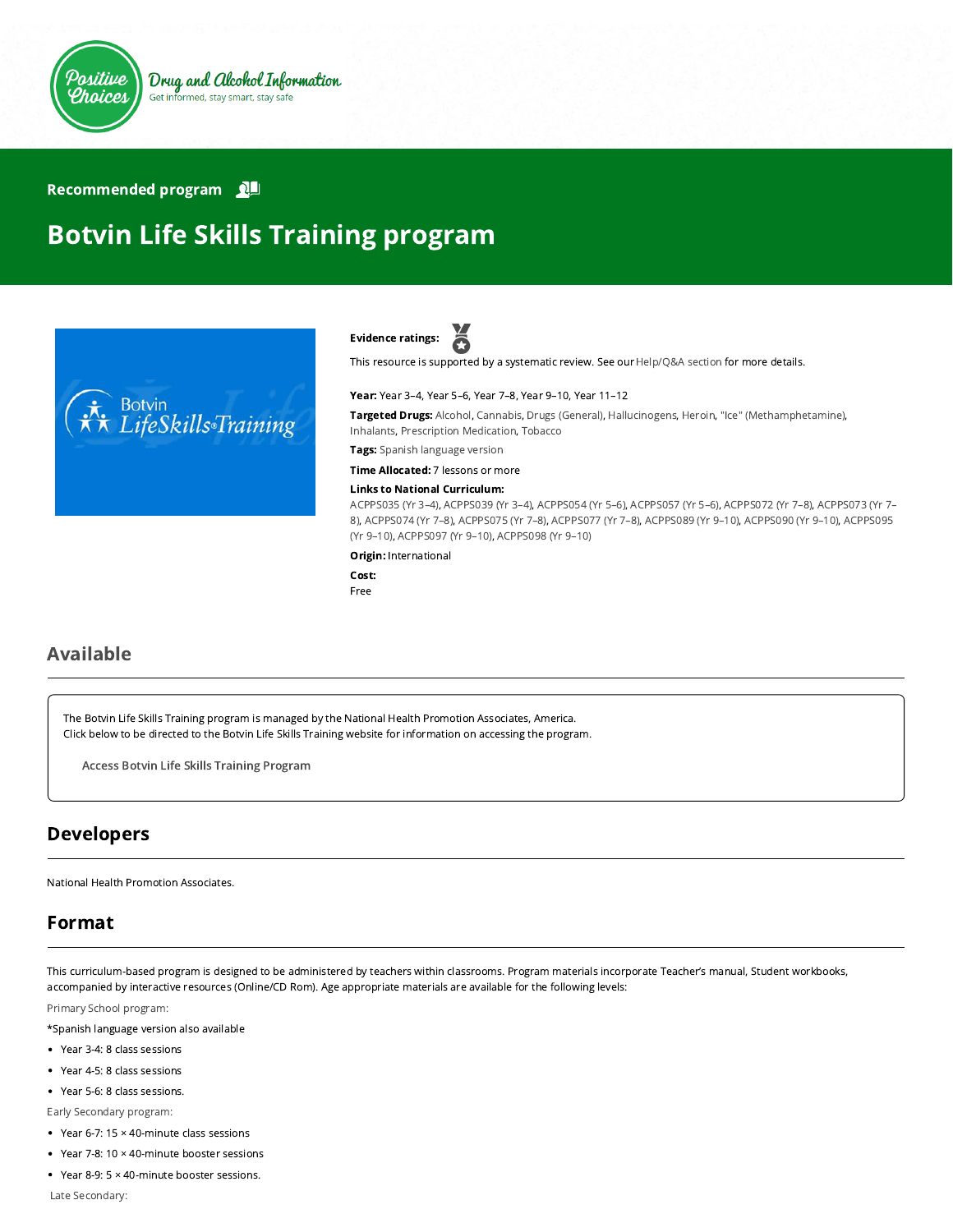- Year 9-10: 10  $\times$  40-minute class sessions.
- [Transitions program:](https://www.lifeskillstraining.com/botvin-lifeskills-training-transitions/)
- Year 11-12:  $6 \times 40$ -minute class sessions.
- [Companion Parent program:](https://www.lifeskillstraining.com/botvin-lifeskills-training-parent-program/)

\*Spanish language version also available

- 7 facilitated workshop sessions, or
- Program can be completed individually by parents at home.

### Summary

Botvin LifeSkills Training (LST) targets the primary psychosocial factors that facilitate substance use and other risky or antisocial behaviours. Rather than focusing merely on the dangers of alcohol and other drugs, LifeSkills Training provides young people with the requisite skills to navigate challenging situations that expose teens to substances and other health risks.

The learning objectives are:

- Teach students the necessary skills to resist social (peer) pressures to smoke, drink, and use drugs.
- Help students to develop greater self-esteem and self-confidence.
- Build capacity to effectively cope with anxiety.
- Educate students about the immediate consequences of substance abuse.
- Enhance cognitive and behavioral competency to reduce and prevent a variety of health risk behaviors.

# Training & Costs

Teacher training provided in manual. There are costs associated with the Botvin LifeSkills Training materials. See [Price List](https://www.lifeskillstraining.com/products/) for details.

- For some age groups, companion online resources can be accessed at no cost:
- [Secondary \(Years 6-9\): Free companion website](http://www.lifeskillstraining.com/msweb/)
- [Late Secondary \(Years 9-10\): Free companion website](http://www.lifeskillstraining.com/hsweb/).

#### **Benefits**

- Increased knowledge of smoking risk and prevalence
- Reduced alcohol, marijuana and methamphetamine use
- Reduced poly-drug use  $\bullet$
- Reduced prescription drug abuse (opiods)
- Reduced student aggression and deliquency
- Parenting program associated with improved family communication and parental monitoring.

# Evidence Base

The Botvin LifeSkills Training program is supported by over 20 published studies. The five most relevant studies are listed below; for a full list see [Botvin Evaluation studies.](https://www.lifeskillstraining.com/evaluation-studies/) Benefits of the program have not yet been evaluated in an Australian sample. Botvin LifeSkills Training has also been endorsed by two organisations as listed below. There are, however, some evidence base cautions for this program as described below.

#### Sources

Botvin, G. J., Griffin, K. W., & Williams, C. (2015). Preventing Daily Substance Use among High School Students Using a Cognitive-Behavioral Competence Enhancement Approach. World Journal of Preventive Medicine, 3(3), 48-53.

Crowley, D., Jones, D. E., Coffman, D. L., Greenberg, M.T. (2014). Can We Build an Efficient Response to the Prescription Drug Abuse Epidemic? Assessing the Cost Effectiveness of Universal Prevention in the PROSPER Trial. Preventive Medicine, 62, 71-77.

Spoth, R., Trudeau, L., Redmond, C., & Shin, C. (2014). Replication RCT of early universal prevention effects on young adult substance misuse. Journal of Consulting and Clinical Psychology, 82(6), 949-63.

Griffin, K. W., Samuolis, J., & Williams, C. (2011). Efficacy of a self-administered home-based parent intervention on parenting behaviors for preventing adolescent substance use. Journal of Child and Family Studies, 20, 319-325.

[Spoth, R. L., Randall, G., Trudeau, L., Shin, C., Redmond, C. \(2008\). Substance use outcomes 5 1/2 years past baseline for partnership-based, family school preventive](https://www.ncbi.nlm.nih.gov/pmc/articles/PMC2848484/) interventions. Drug and Alcohol Dependence, 96, 57-68.

#### Evidence-base Cautions:

An independent review of trials by Gorman (2011) found little evidence to support the effectiveness of the Life Skills Training program in reducing cannabis use. See the paper referenced below for full details.

[Gorman, D. \(2011\). Does the Life Skills Training program reduce use of marijuana?](http://informahealthcare.com/doi/abs/10.3109/16066359.2011.557164) Addiction Research & Theory, 19(5), 470-481.